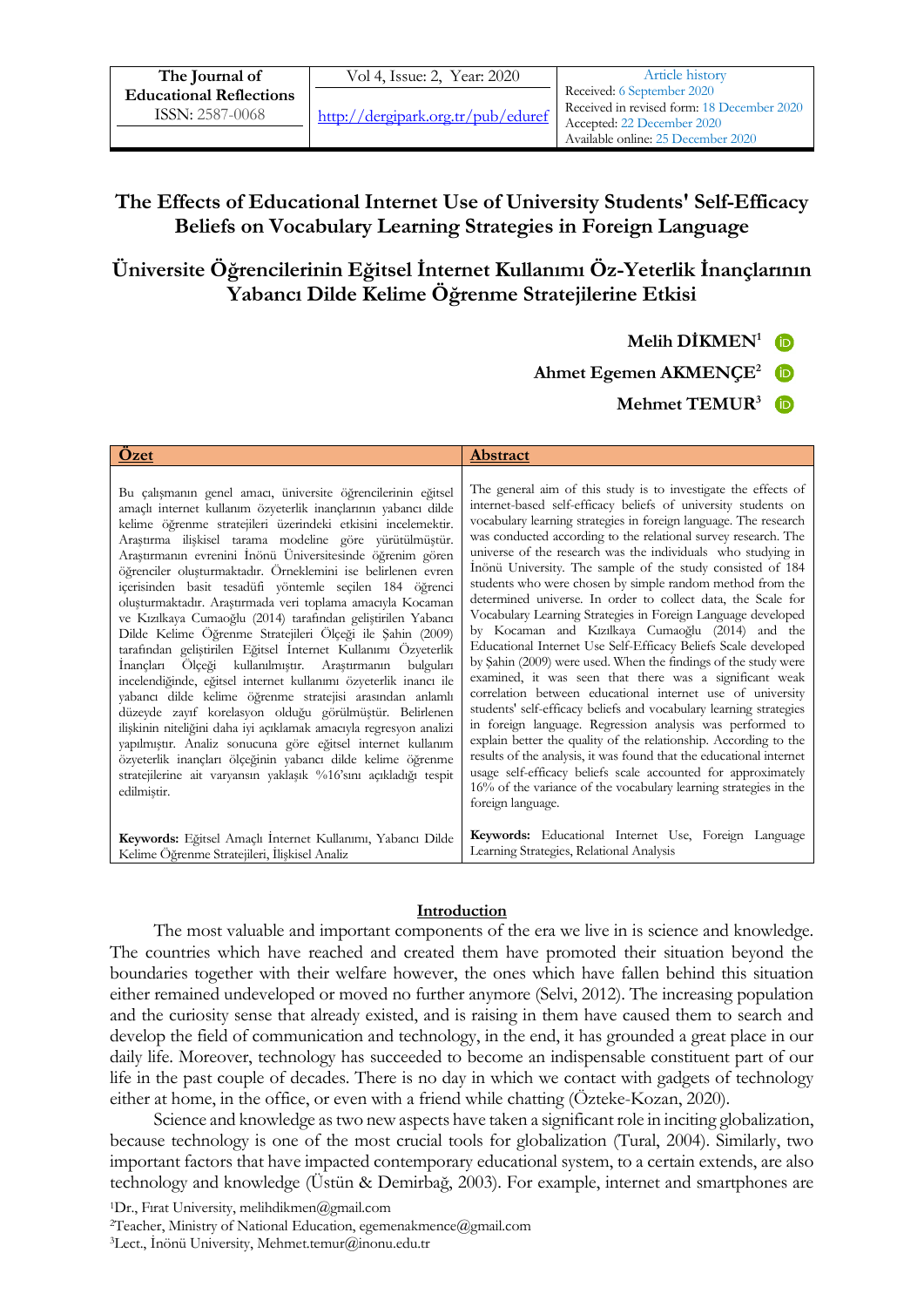the most important devices of technology that have remained a great impact on our life in depth. Someone who lives on one end of the world may get the same knowledge with ones who lives on the other end of the world. Especially, with increase in WIFI and 4G-LTE (ubiquitous) wireless extensions access in anytime and anywhere, has caused an evolutionary period to begin (Gubbi et al., 2013).

Technology and science have had the most enormously contribution to fields is education. Reviewing the domain, you realize that many terminologies have taken their places related to the distance internet based education; such as internet supporting-education, on-line education, webbased education, and e-learning. Of those educational system, online is the one in which individuals are interacting with the knowledge source at the same time, the offline education is the one in which you don't have to be in front of the PC at the same time of interaction but may get the contribution from later on (Yılmaz & Horzum, 2005). English learning / teaching in education is one of the most common field where technology is used most enormously and effectively. Many universities in Turkey have started on-line education but English Language learning /teaching is the most commonly field that technology is used.

One of the most effective components of learning for a foreign language is vocabulary. Occurring of thoughts and conveying them is done by the words belonging to the language and culture you want to use in daily life. Words are the means by which we express our thoughts and feelings. Lack of words in mind defects the development of thoughts comparing. Word is the main source of creating thoughts. "Words don't only help us to narrate but also help to comprehend the thoughts as well. Without knowing the meaning of the words seems almost impossible to understand the text or a conversation while reading and speaking. When a reader doesn't know the meaning of the words in large in a text while reading, hardly ever he/she will be able to understand it entirely" (Özbay, 2008: 32). How ontology and senses completes each other, how lexical and semantics completes one another as there is a strong tie between. As a result, the broader the ones vocabulary capacity the deeper thoughts he/she owns. Because a word retains in one's mind as an aspect. Because of this, a person thinks by means of aspects, that is to say, by words" (Karatay, 2007:143; Özkırımlı, 1994).

Though knowing how crucial is to obtain and insight the beneficial of vocabulary learning in the comprehension of reading a text and one's speaking in frames of theoretical aspects, still there are a lot of other components to consider to integrate into educational processes in order to enhance the quality and the improvement of them. The ones who are pervasive and active mostly in the classrooms are obviously teachers. They know much better than anyone else about the sufficiency and insufficiencies of students regarding materials, pedagogical requirements, and other factors necessarily that affect the development of learning words and likely, a language. Thus, it was a good idea to apply to the study made by (Ng Wee Leng, 2006) abstracted from the opinions of teachers in service to determine the necessities required for preservice teachers' acceleration of learning words and a foreign language. The results indicated that the integration of information and communication technology (ICT) is a good completion of educational practices. Because today's preservice teachers for classrooms are the teachers in service tomorrow.

In the literature, it is seen that there are studies on the relationship between word learning strategies in a foreign language and academic achievement, parental education level, frequency of story reading in a foreign language (Çevik, Orakcı, Aktan, Toraman & Sunçiçek, 2018), grade level, gender (Büyükahıska & Kozallık, 2018), and age level (Ryüp & Demirel-Yıldırım, 2019). It is seen that the relationship between educational internet use self-efficacy and lifelong learning tendencies trends (Erdamar, Demirkan, Saraçoğlu & Alpan, 2017), gender (Kahraman, Yılmaz, Erkol & Yalçın, 2013), and academic self-efficacy (Kabaran, Altıntaş & Kabaran, 2016) was investigated. Arslan (2009) is seen to mention the importance of using technology in foreign language education. Debski (2002) stated that the effect of internet technologies use on learning is still uncertain. In this regard, it may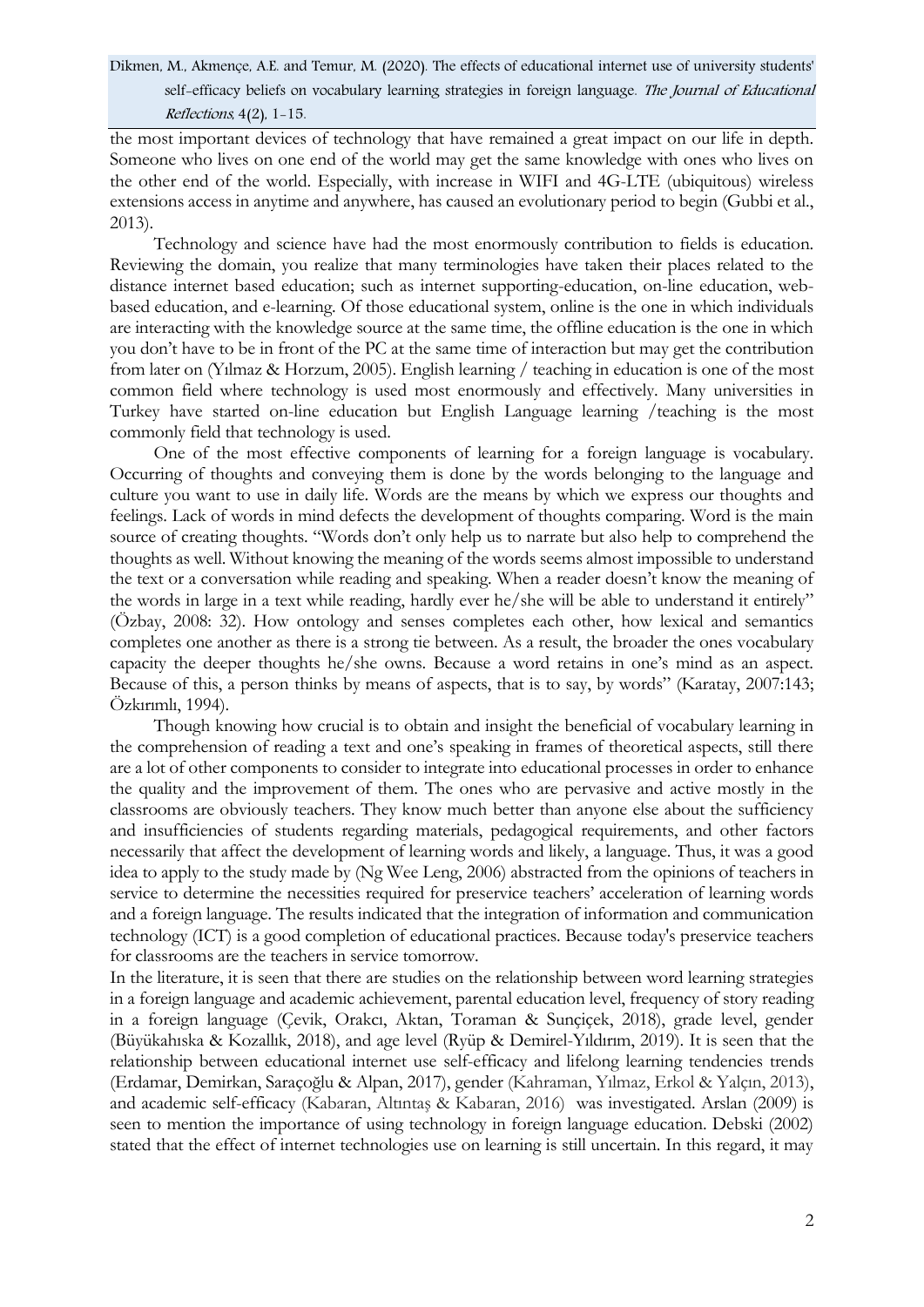be important to examine the relationship between university students' self-efficacy towards educational internet use and their vocabulary learning strategies in a foreign language.

The main purpose of this study is to investigate the effects of university students using the internet for educational self-efficacy beliefs on vocabulary learning strategy in a foreign language. When reviewed the domain, hardly ever or rare studies were found related to investigating ties between two variables of such a topic. In addition, the two independent variables are thought to contribute to enlighten to a large extent to the domain in terms of literature aspects. In line with the general purpose of the research, some sub-objectives are determined and presented below.

 Is there a significant difference between educational internet use self-efficacy beliefs and foreign language vocabulary learning strategies according to the gender, the type of school they study in, the devices they connect to the internet, whether they are a member of a website that may help with language learning, and daily internet usage duration of university students?

### **Method**

### **Research Model**

This research was conducted through correlational survey model. According to Karasar (2009), correlational survey model is the research model aiming to determine the presence and degree of change between two and more variables.

## **Population and Sample**

The population of the study is composed of students who are studying at the School of Foreign Languages at İnönü University, while the sample is selected by the simple random method from the determined population. In this sampling method, each element constituting the population has a chance to participate to the sample (Arıkan, 2004:141). Some information on sample is given in Table 1.

|        | Variables   |     | %    |
|--------|-------------|-----|------|
|        | Female      | 130 | 70.7 |
| Gender | Male        | 54  | 29.3 |
|        | $18 - 20$   | -41 | 22.3 |
| Age    | $21 - 23$   | 118 | 64.1 |
|        | 24 and over | 25  | 13.6 |

**Table 1.** Demographic Characteristics of Participant Students

As can be seen in Table 1, 130 (70.7%) of the students were female; 54 (29.3%) are male. 41 students (22.3%) were 18-20, 118 (64.1%) were 21-23, and 25 (13.6%) were 24 and over age group. The research was conducted on a total of 184 students.

## **Data Collection Tools**

Two data collection tools were used in the study. The first of these data collection tools is the Foreign Language Word Learning Strategies Scale (FLWLSS) developed by Kocaman and Kızılkaya Cumaoğlu (2014) in order to determine the vocabulary learning strategies used by the students in learning the language. The Strategy Inventory for Language Learning (SILL ) by Rebecca Oxford (1990) was used to develop this scale. The five-point Likert scale consists of 6 sub-dimensions and 32 items. The sub-dimensions of the scale are titled as Memory, Cognitive, Complementary, Metacognitive, Affective and Social Strategies. The items of the scale are graded as "Never (1), Rarely (2), Sometimes (3), Mostly (4), Always (5). The total variance explained by these six factors was 41.02%. In this study, to determine the reliability of the scale, the Cronbach Alpha reliability coefficient was calculated to be 0.91. In terms of sub-dimensions of the scale, the Cronbach Alpha reliability coefficient was determined to be between .82 and .94.

The second data collection tool of the study is the Educational Internet Use Self-Efficacy Beliefs (EIUSB) scale developed by Şahin (2009) in order to determine the students' educational internet use self-efficacy beliefs. This scale is five-point Likert type and consists of 28 items. The scale is one-dimensional and its items are graded as "Inadequate (1), Partially Sufficient (2), Sufficient (3),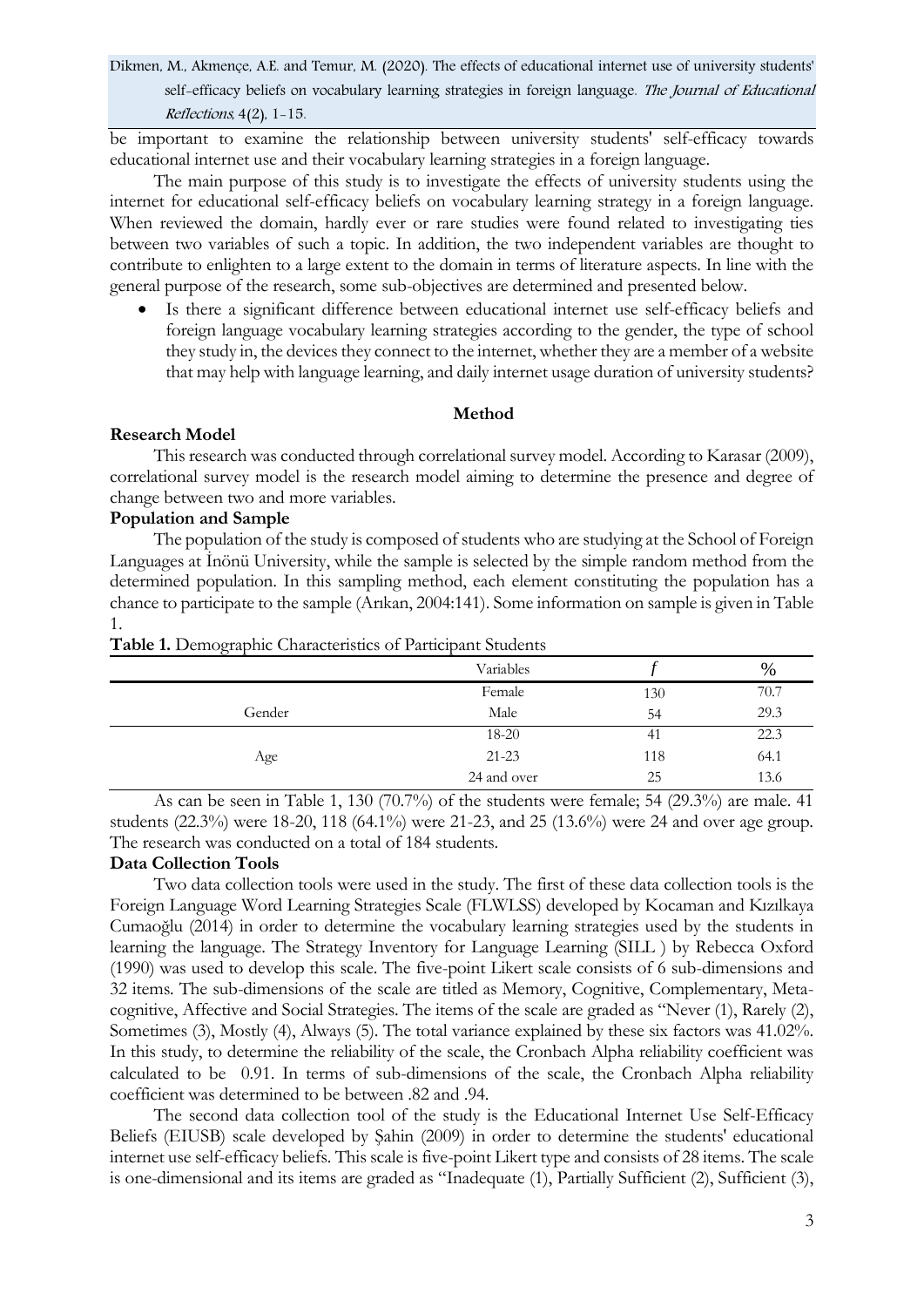Quite Sufficient (4), Completely Sufficient (5)". The Cronbach alpha coefficient was 0.96 when it was developed. In this study, Cronbach alpha coefficient is recalculated to be 0.94.

## **Analysis of Data**

Descriptive statistical methods (frequency, percentage, mean, standard deviation) were used to evaluate the data obtained in the study. Binary group comparisons of quantitative data were made according to independent groups t-test. Kruskal Wallis H test was used in cases where the distribution is not homogeneous to compare more than two groups and Mann Whitney U analysis was used in the determination of the group causing the difference. In the study, the effect sizes were also calculated for the cases with significant difference. To interpret the effect size, intervals of Green and Salkind (Büyüköztürk, Çokluk and Köklü, 2012) (.01: Small, .06: Medium, .14: large effect size) and Cohen's effect size (1988) (  $\geq$  0.5: strong,  $\geq$  0.3: moderate and  $\geq$  .01 weak) (Gliner, Morgan and Leech, 2015) were used together. The relationship between the dependent variables of the study was tested by Pearson correlation and the predictive variables were tested by regression analysis. The correlation values between the scales were evaluated according to the following criteria (Kalayci, 2006).

|             | Relation  |
|-------------|-----------|
| $0,00-0,25$ | Very weak |
| $0,26-0,49$ | weak      |
| $0,50-0,69$ | moderate  |
| $0,70-0,89$ | high      |
| $0,90-1,00$ | Very high |

The findings were evaluated at the 5% significance level in the 95% confidence interval.

### **Findings**

In the research, firstly students' educational internet use self-efficacy beliefs and foreign language vocabulary learning strategies were investigated according to their gender. Independent groups t test was used to determine whether the views about the scales and their sub-dimensions differed significantly in terms of gender and the results were given in Table 2.

**Table 2.** Comparison of students' educational internet usage self-efficacy beliefs and views on vocabulary learning strategies in foreign language according to gender variable

|                         |        |     |              |       | Levene test |         |     | t test  |              |
|-------------------------|--------|-----|--------------|-------|-------------|---------|-----|---------|--------------|
| Subscale                | Gender | N   | $\mathbf{X}$ | sd    | F           | p       | df  | t       | $\mathsf{p}$ |
| <b>EIUSEB</b>           | Female | 130 | 2.96         | 0.559 | 12.770      | $.000*$ |     |         |              |
|                         | Male   | 54  | 3.25         | 0.826 |             |         |     |         |              |
|                         | Female | 130 | 2.96         | 0.559 |             |         |     |         |              |
| <b>FLWLSTOTAL</b>       | Male   | 54  | 3.25         | 0.826 | 3.030       | .083    | 182 | .142    | .887         |
|                         | Female | 130 | 3.16         | 0.605 | .002        | .960    |     | $-.233$ | .816         |
| FLWLSMEMORY_STR         | Male   | 54  | 3.14         | 0.741 |             |         | 182 |         |              |
|                         | Female | 130 | 3.24         | 0.788 | 1.454       | .229    | 182 | 1.460   | .146         |
| FLWLSCOGNITIVE_STR      | Male   | 54  | 3.27         | 0.836 |             |         |     |         |              |
|                         | Female | 130 | 3.08         | 0.916 | 3.211       | .075    | 182 | $-.502$ | .617         |
| FLWLS COMPLEMENTARY_STR | Male   | 54  | 2.86         | 1.027 |             |         |     |         |              |
|                         | Female | 130 | 3.08         | 0.799 | .010        | .920    | 182 | $-.293$ |              |
| FLWLSMETACOGNITION_STR  | Male   | 54  | 3.15         | 0.973 |             |         |     |         | .770         |
|                         | Female | 130 | 3.45         | 0.781 | 8.723       | $.004*$ |     |         |              |
| FLWLSAFFECTIVE_STR      | Male   | 54  | 3.49         | 0.849 |             |         |     |         |              |
|                         | Female | 130 | 3.44         | 0.693 |             | .654    |     |         |              |
| FLWLSSOCIAL_STR         | Male   | 54  | 3.30         | 0.892 | .202        |         | 182 | $-916$  | .361         |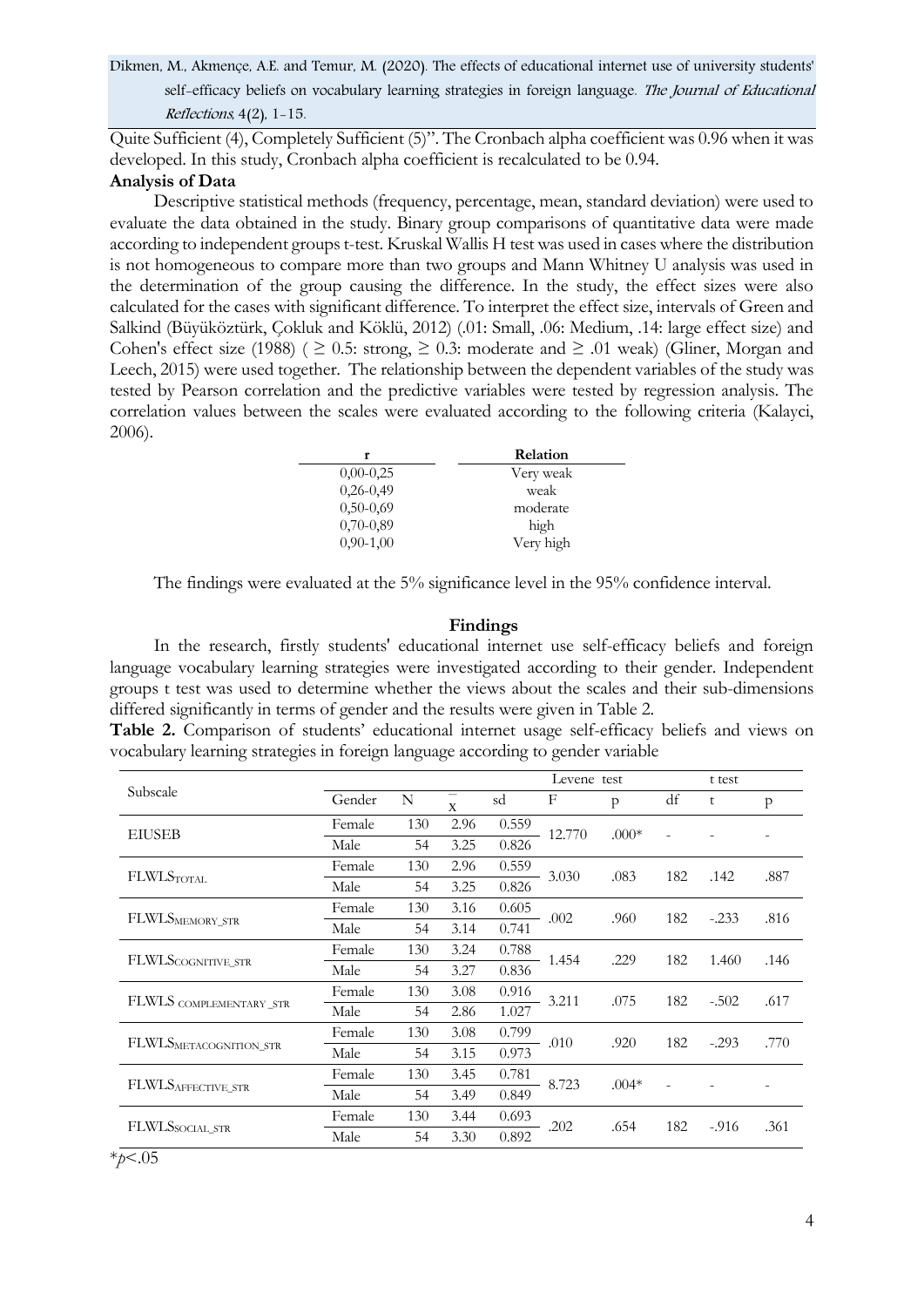As can be seen in Table 2, there are no significant differences in memory, cognitive, complementary, metacognitive, and social sub-dimensions of the vocabulary learning strategies in foreign language according to gender variable (*p*>.05). In the affective sub-dimension of this scale, it was understood from the Levene test results that the distribution was not homogenous. Similarly, the views collected by Educational Internet Usage Self-Efficacy Beliefs scale are not distributed evenly either. Therefore, the opinions about the affective sub-dimension of the EIUSEB scale and the FLWLS scale were compared by the non-parametric Mann Whitney U tests and the results are given in Table 3.

| Subscale                       | gender |     | M. R.  |          |          |         |
|--------------------------------|--------|-----|--------|----------|----------|---------|
| <b>EIUSEB</b>                  | Female | 130 | 86.30  | 2704.000 | $-2.451$ | $.014*$ |
|                                | Male   | 54  | 107.43 |          |          |         |
|                                | Female | 130 | 95.37  | 5950,000 | $-1.137$ | .256    |
| FLWLS <sub>AFFECTIVE_STR</sub> | Male   | 54  | 85.59  |          |          |         |

**Table 3.** Comparison of views on the EIUSEB scale and the affective sub-dimension of the FLWLS scale according to the gender variable (M.W.U. Analysis)

\**p*<.05

As can be seen in Table 3, it was determined that the opinions about the scale of EIUSEB according to the gender of the students differed significantly in favor of male students (*p<* ,05). On the other hand, views on the affective sub-dimension of the EIUSEB scale would not differ significantly by gender ( $p > .05$ ).

Another finding of the study based on comparison is related to the high school type independent variable. Educational internet usage self-efficacy beliefs and vocabulary learning strategies in foreign language were examined according to the graduated high school type. Because of the serious differences in terms of the number of people in the groups, Kruskal Wallis H test was performed instead of ANOVA and the results are given in Table 3. Yılmaz (2007) stated that nonparametric tests should be preferred if the number of people in the group is less than 30.

| Table 4. Comparison of the views about Educational internet usage self-efficacy beliefs and foreign |  |  |  |
|-----------------------------------------------------------------------------------------------------|--|--|--|
| language vocabulary learning strategies according to the variable of high school type.              |  |  |  |

| $\circ$<br>$\circ$<br>Scale        | 0<br>O<br>Group        | $\mathbf N$ | $\circ$<br>M.R. | Chi-Square | $\mathrm{d}\mathrm{f}$ | p    |
|------------------------------------|------------------------|-------------|-----------------|------------|------------------------|------|
|                                    | Private High School    | 66          | 88.08           | .759       | 2                      | .684 |
| <b>EIUSEB</b>                      | Anatolian High School  | 99          | 95.44           |            |                        |      |
|                                    | Vocational High School | 19          | 92.53           |            |                        |      |
|                                    | Private High School    | 66          | 91.16           | .247       | $\mathbf{2}$           | .884 |
|                                    | Anatolian High School  | 99          | 94.17           |            |                        |      |
| <b>FLWLSTOTAL</b>                  | Vocational High School | 19          | 88.47           |            |                        |      |
|                                    | Private High School    | 66          | 92.67           | .076       | $\overline{2}$         | .963 |
| FLWLSMEMORY_STR                    | Anatolian High School  | 99          | 92.99           |            |                        |      |
|                                    | Vocational High School | 19          | 89.34           |            |                        |      |
|                                    | Private High School    | 66          | 84.26           | 2.506      | 2                      | .286 |
| FLWLSCOGNITIVE_STR                 | Anatolian High School  | 99          | 96.76           |            |                        |      |
|                                    | Vocational High School | 19          | 98.92           |            |                        |      |
|                                    | Private High School    | 66          | 96.53           | 1.310      | 2                      | .519 |
| FLWLS COMPLEMENTARY                | Anatolian High School  | 99          | 92.06           |            |                        |      |
|                                    | Vocational High School | 19          | 80.82           |            |                        |      |
|                                    | Private High School    | 66          | 94.12           | .673       | 2                      | .714 |
| FLWLSMETACOGNITION                 | Anatolian High School  | 99          | 93.22           |            |                        |      |
|                                    | Vocational High School | 19          | 83.13           |            |                        |      |
|                                    | Private High School    | 66          | 90.21           | .191       | 2                      | .909 |
| ${\rm FLWLS}_{\rm AFFECTIVE\_STR}$ | Anatolian High School  | 99          | 93.74           |            |                        |      |
|                                    | Vocational High School | 19          | 93.97           |            |                        |      |
|                                    | Private High School    | 66          | 93.14           | .261       | $\overline{2}$         | .878 |
| FLWLSsocial_STR                    | Anatolian High School  | 99          | 93.20           |            |                        |      |
|                                    | Vocational High School | 19          | 86.61           |            |                        |      |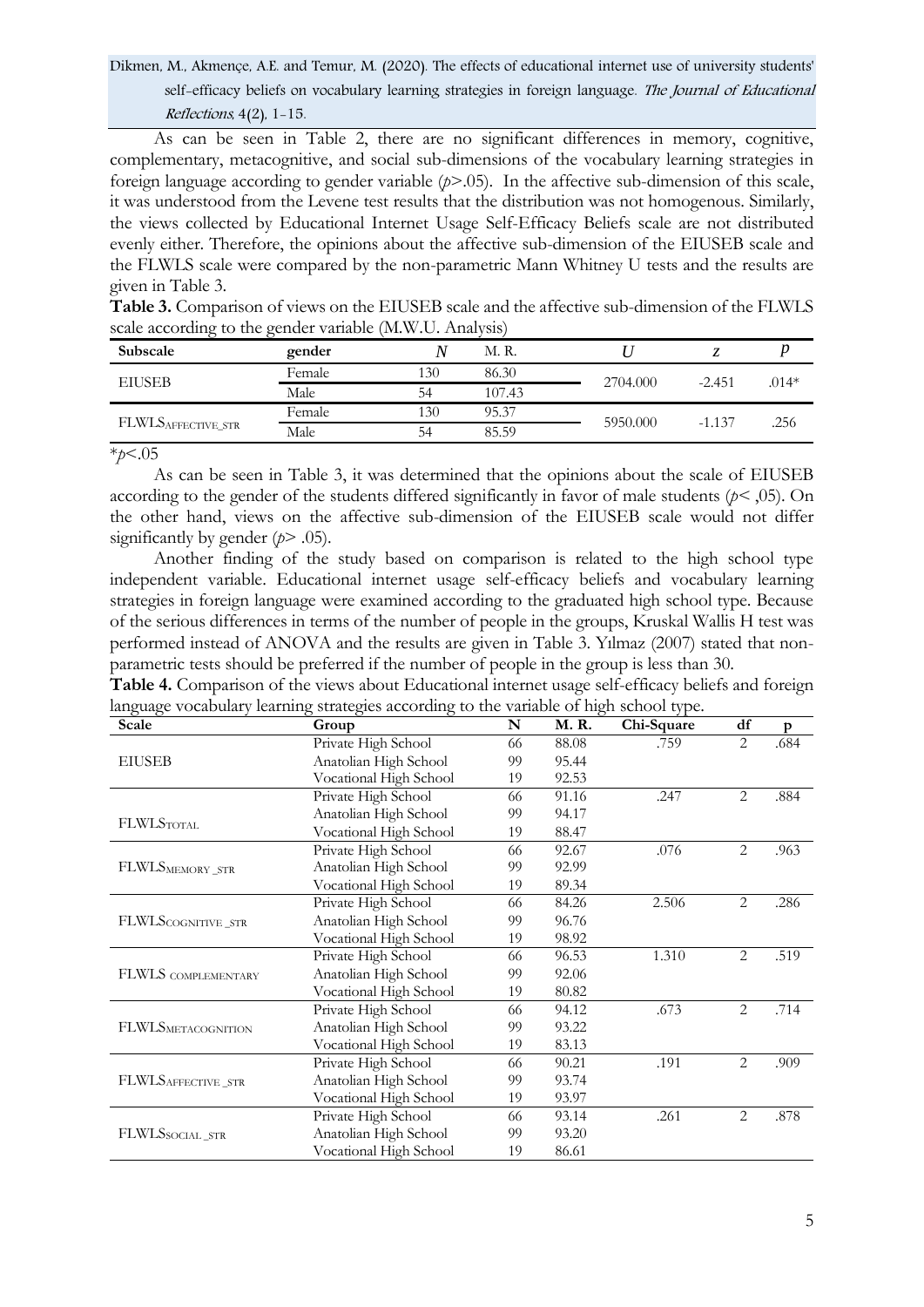Dikmen, M., Akmençe, A.E. and Temur, M. (2020). The effects of educational internet use of university students' self-efficacy beliefs on vocabulary learning strategies in foreign language. The Journal of Educational Reflections, 4(2), 1-15.

As seen in Table 4, it is determined that students do not differ significantly in terms of educational internet usage self-efficacy beliefs, vocabulary learning strategies in foreign language and all sub-dimensions according to the high school type they graduated from  $(p > .05)$ .

Another factor to be determined in the study is whether students have internet connections in their home or mobile phones and whether there is a significant difference between the educational internet usage self-efficacy beliefs and word learning strategies in foreign language. The findings for this situation are given in Table 5.

**Table 5.** Comparison of educational internet usage self-efficacy beliefs and vocabulary learning strategies in foreign language based on students' access to the internet in their home or mobile phone

| Scale / Dimensions      | Variables  | N   | M.R.  | S.R.     | U       | Z.       | $\boldsymbol{p}$ |
|-------------------------|------------|-----|-------|----------|---------|----------|------------------|
| <b>EIUSEB</b>           | Access     | 171 | 94.30 | 16124.50 | 804.500 | $-1.659$ | .097             |
|                         | Not access | 13  | 68.88 | 895.50   |         |          |                  |
| <b>FLWLSTOTAL</b>       | Access     | 171 | 94.80 | 16210.00 | 719.000 | $-2.121$ | $.034*$          |
|                         | Not access | 13  | 62.31 | 810.00   |         |          |                  |
| FLWLSMEMORY_STR         | Access     | 171 | 94.59 | 16175.00 | 754.000 | $-1.935$ | .053             |
|                         | Not access | 13  | 65.00 | 845.00   |         |          |                  |
| FLWLSCOGNITIVE_STR      | Access     | 171 | 93.42 | 15975.00 | 954.000 | $-.853$  | .394             |
|                         | Not access | 13  | 80.38 | 1045.00  |         |          |                  |
|                         | Access     | 171 | 94.35 | 16133.50 | 795.500 | $-1.714$ | .087             |
| FLWLS COMPLEMENTARY_STR | Not access | 13  | 68.19 | 886.50   |         |          |                  |
|                         | Access     | 171 | 95.51 | 16332.50 | 596.500 | $-2.795$ | $.005*$          |
| FLWLSMETACOGNITION_STR  | Not access | 13  | 52.88 | 687.50   |         |          |                  |
|                         | Access     | 171 | 94.67 | 16188.50 | 740.500 | $-2.009$ | $.045*$          |
| FLWLSAFFECTIVE_STR      | Not access | 13  | 63.96 | 831.50   |         |          |                  |
|                         | Access     | 171 | 93.28 | 15951.50 | 977.500 | $-.725$  | .468             |
| FLWLSSOCIAL_STR         | Not access | 13  | 82.19 | 1068.50  |         |          |                  |

#### \**p*<.05

As seen in Table 5, there was no significant difference between educational internet usage selfefficacy beliefs according to whether there was internet connection in students' home or mobile phone (*p*> .05), and total foreign language learning strategies scale scores differ significantly, from metacognitive strategies and affective strategies sub-dimension in favor of those who have internet connection  $(p<.05)$ .

Another aim of the study is according to the students' answers about whether the internet contributes to the learning of foreign languages to examine the internet usage self-efficacy beliefs and vocabulary learning strategies in the foreign language. The findings for this situation are given in Table 6.

**Table 6.** Examining the internet usage self-efficacy beliefs and vocabulary learning strategies in the foreign language according to the students' answers about whether the internet contributes to the learning of foreign languages

| Scale / Dimensions     | Variables       | N   | M.R.  | S.R.     | U        | Z.       | $\boldsymbol{p}$ |
|------------------------|-----------------|-----|-------|----------|----------|----------|------------------|
|                        | Contributes     | 163 | 94.13 | 15344.00 | 1282.000 | $-1.557$ | .119             |
| EIUSEB                 | No contribution | 21  | 74.60 | 1492.00  |          |          |                  |
| FLWLSTOTAL             | Contributes     | 163 | 95.33 | 15539.50 | 1086.500 | $-2.432$ | $.015*$          |
|                        | No contribution | 21  | 64.83 | 1296.50  |          |          |                  |
| FLWLSMEMORY_STR        | Contributes     | 163 | 94.72 | 15439.50 | 1186.500 | $-1.988$ | $.047*$          |
|                        | No contribution | 21  | 69.83 | 1396.50  |          |          |                  |
| FLWLSCOGNITIVE_STR     | Contributes     | 163 | 93.41 | 15226.50 | 1399.500 | $-1.034$ | .301             |
|                        | No contribution | 21  | 80.48 | 1609.50  |          |          |                  |
| FLWLS COMPLEMENTARYSTR | Contributes     | 163 | 95.86 | 15625.00 | 1001.000 | $-2.825$ | $.005*$          |
|                        | No contribution | 21  | 60.55 | 1211.00  |          |          |                  |
| FLWLSMETACOGNITION_STR | Contributes     | 163 | 95.70 | 15598.50 | 1027.500 | $-2.707$ | $.007*$          |
|                        | No contribution | 21  | 61.88 | 1237.50  |          |          |                  |
| FLWLSAFFECTIVE_STR     | Contributes     | 163 | 96.21 | 15682.00 | 944.000  | $-3.076$ | $.002*$          |
|                        | No contribution | 21  | 57.70 | 1154.00  |          |          |                  |
| FLWLSSOCIAL_STR        | Contributes     | 163 | 92.05 | 15004.50 | 1621.500 | $-.038$  | .970             |
|                        | No contribution | 21  | 91.58 | 1831.50  |          |          |                  |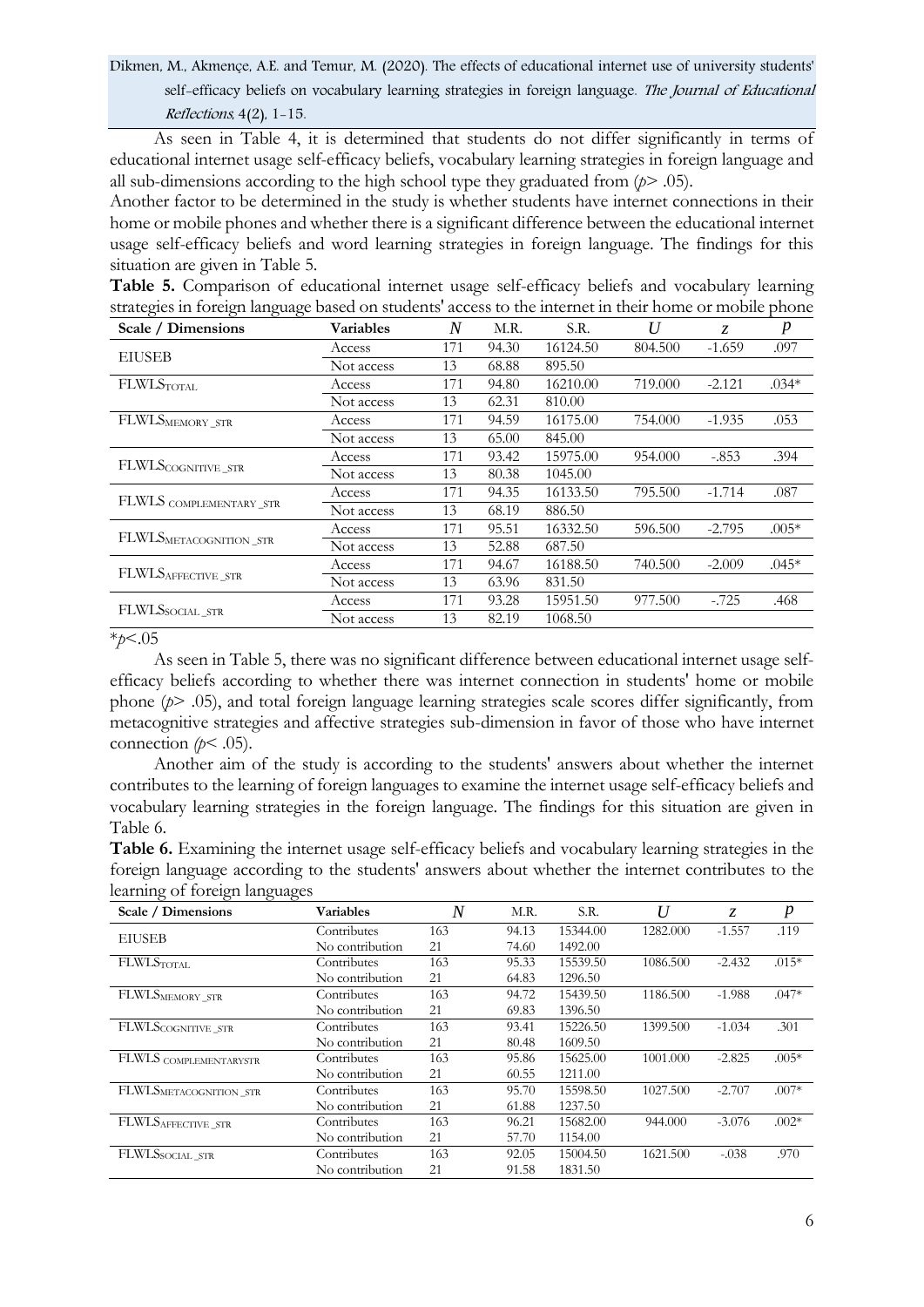$* < 0.05$ 

As can be seen in Table 6, there is no significant difference in educational internet usage selfefficacy beliefs according to whether there is internet connection in students' home or mobile phone.  $(p>$ ,05), but there is significant difference among total foreign language vocabulary learning strategies scale, memory, complementary, metacognition and affective strategies sub-dimension in favor of those who think internet has a contribution to foreign language learning. (*p*< .05).

In this research, it has been investigated whether the students' being a member of any web site help with the language learning differ significantly in terms of educational internet usage self-efficacy beliefs and word learning strategies in foreign language. The findings for this situation are given in Table 7.

|                                 |           |    |              |       |       | Levene test  |     | t test |              | $\eta$ 2 |
|---------------------------------|-----------|----|--------------|-------|-------|--------------|-----|--------|--------------|----------|
| Scale / Dimensions              | Answers   | N  | $\mathbf{x}$ | SD    | F     | $\mathsf{p}$ | df  | t      | $\mathbf{p}$ |          |
|                                 | Member    | 94 | 3.20         | 0.663 |       |              |     |        |              |          |
| <b>EIUSEB</b>                   | No member | 90 | 2.88         | 0.619 | .861  | .355         | 182 | 3.392  | $.001*$      | .059     |
|                                 | Member    | 94 | 3.30         | 0.587 |       |              |     |        |              |          |
| <b>FLWLSTOTAL</b>               | No member | 90 | 3.01         | 0.675 | 2.369 | .125         | 182 | 3.072  | $.002*$      | .049     |
| ${\rm FLWLS}_{\rm MEMORY\_STR}$ | Member    | 94 | 3.38         | 0.752 |       |              |     | 2.361  | $.019*$      |          |
|                                 | No member | 90 | 3.11         | 0.827 | .369  | .544         | 182 |        |              | .030     |
|                                 | Member    | 94 | 3.15         | 0.875 |       |              |     | 2.042  | $.043*$      |          |
| FLWLSCOGNITIVE_STR              | No member | 90 | 2.87         | 1.011 | 2.855 | .093         | 182 |        |              | .022     |
|                                 | Member    | 94 | 3.26         | 0.814 |       |              |     |        |              |          |
| FLWLS COMPLEMENTARYSTR          | No member | 90 | 2.93         | 0.861 | 1.007 | .317         | 182 | 2.717  | $.007*$      | .039     |
|                                 | Member    | 94 | 3.65         | 0.717 |       |              |     |        |              |          |
| FLWLSMETACOGNITION_STR          | No member | 90 | 3.26         | 0.834 | 1.940 | .165         | 182 | 3.483  | $.001*$      | .062     |
|                                 | Member    | 94 | 3.58         | 0.727 |       |              |     |        |              |          |
| FLWLSAFFECTIVE_STR              | No member | 90 | 3.21         | 0.745 | .505  | .478         | 182 | 3.448  | $.001*$      | .061     |
|                                 | Member    | 94 | 2.81         | 1.048 |       |              |     |        |              |          |
| FLWLSSOCIAL_STR                 | No member | 90 | 2.70         | 0.902 | 1.317 | .253         | 182 | .726   | .469         |          |

**Table 7.** Investigating educational internet usage self-efficacy beliefs and vocabulary learning strategies in foreign language according to whether students are members of any web site that can help language learning on internet

### \**p*<.05

As seen in Table 7, educational internet usage self-efficacy beliefs and vocabulary learning strategies in foreign language according to whether students are members of any web differ significantly in terms of total scale, memory, cognitive, complementary, metacognitive and affective strategies sub-dimensions ( $p$ < .05). When the average scores are examined, it is seen that the significant difference is in favor of those who subscribe to any website that can help learn a language on the internet. When the effect size values are examined, it can be said that while being a member of a website has a strong effect in terms of EIUSEB, FLWLS-METACOGNITION\_STR, FLWLS-SOCIAL STR, it has a moderate effect in terms of other sub-dimensions.

Table 8 shows whether there is a significant difference between educational internet usage selfefficacy beliefs and word learning strategies in foreign language according to daily internet usage duration.

As seen in Table 8, there was a significant difference between the internet usage self-efficacy beliefs and daily internet usage times of the students. (*p*< ,05). However, there are no significant differences in the level of vocabulary learning strategies in foreign languages in terms of all scale and all sub-scale. (*p*>.05).

In order to determine the significant differences between the groups according to educational internet usage self-efficacy beliefs, Mann Whitney U analysis was performed for paired comparisons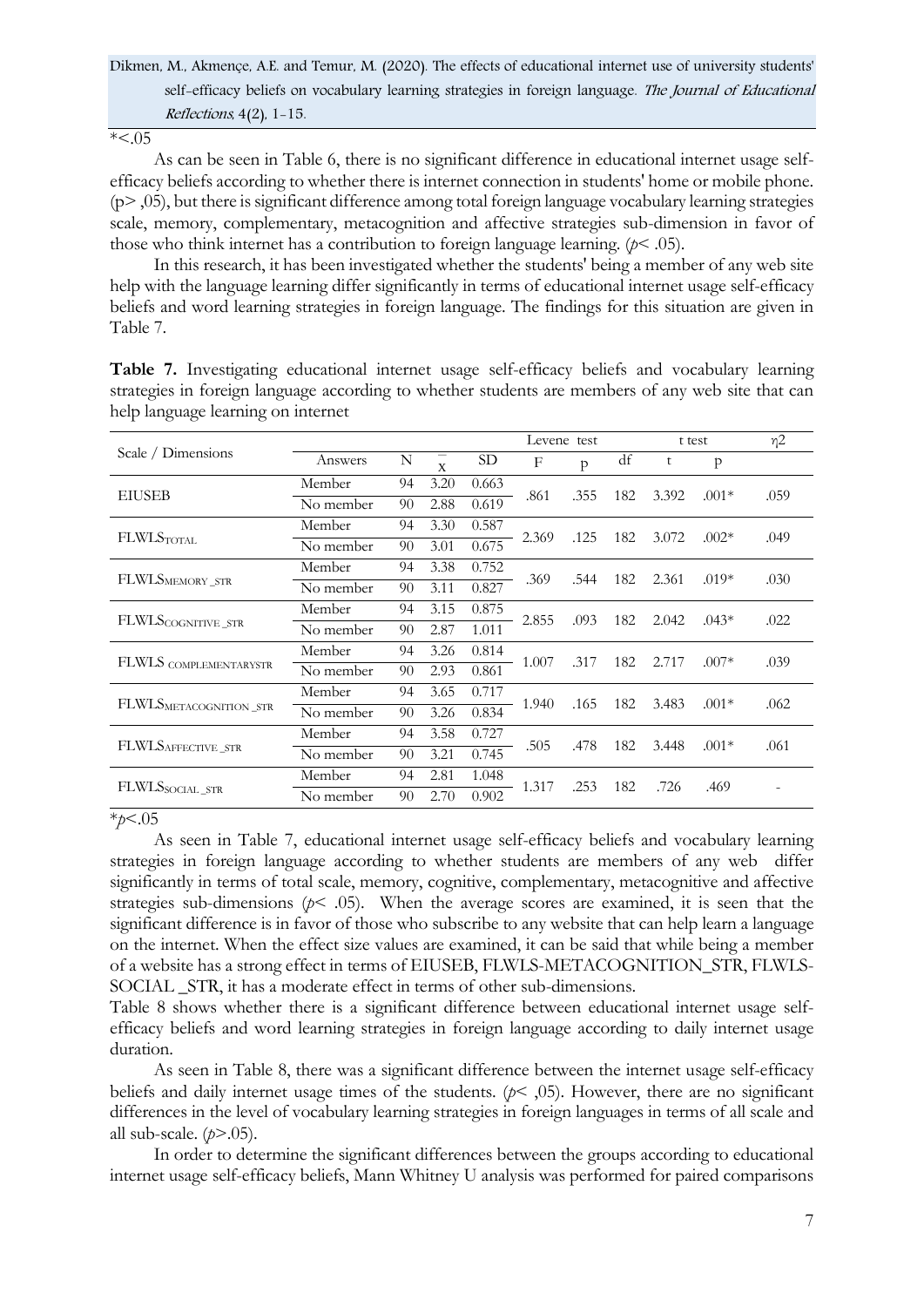between each group due to the lack of complementary analyzes in nonparametric tests. According to the results of the analysis, It was determined that individuals who use Internet more than 11 hours of daily have higher self-efficacy beliefs of educational internet usage than those of 7-10 hours users  $(U = 77.000; p = .001 < .05)$  and those who use less than 3 hours  $(U = 139.000; p = .004 < .05)$ .

| Scale / Dimensions                                                                                                                                                                                                                                              | Duration       | N  | M.R.   | Chi-Square | df                       | p                            | η2   |
|-----------------------------------------------------------------------------------------------------------------------------------------------------------------------------------------------------------------------------------------------------------------|----------------|----|--------|------------|--------------------------|------------------------------|------|
|                                                                                                                                                                                                                                                                 | Less than 3h.  | 50 | 85.16  | 13.055     | $\overline{3}$           | $.005*$                      | .064 |
|                                                                                                                                                                                                                                                                 | 3-6 h.         | 87 | 98.10  |            |                          |                              |      |
|                                                                                                                                                                                                                                                                 | $7-10h.$       | 35 | 74.84  |            |                          |                              |      |
|                                                                                                                                                                                                                                                                 | More than 11h. | 12 | 134.00 |            |                          |                              |      |
|                                                                                                                                                                                                                                                                 | Less than 3h.  | 50 | 93.26  | 2.060      | $\overline{3}$           | .560                         |      |
| <b>FLWLSTOTAL</b>                                                                                                                                                                                                                                               | $3-6 h.$       | 87 | 95.13  |            |                          |                              |      |
|                                                                                                                                                                                                                                                                 | $7-10h.$       | 35 | 81.63  |            |                          |                              |      |
|                                                                                                                                                                                                                                                                 | More than 11h. | 12 | 101.96 |            |                          |                              |      |
|                                                                                                                                                                                                                                                                 | Less than 3h.  | 50 | 94.47  | 1.760      | $\overline{3}$           | .624                         |      |
|                                                                                                                                                                                                                                                                 | $3-6 h.$       | 87 | 95.55  |            |                          |                              |      |
| strategies in foreign language according to dany internet usage duration<br><b>EIUSEB</b><br>FLWLSMEMORY_STR<br>FLWLSCOGNITIVE_STR<br>FLWLS COMPLEMENTARYSTR<br>${\rm FLWLS}_{\rm METACOGNITION\_STR}$<br>FLWLSAFFECTIVE_STR<br>${\rm FLWLS}_{\rm SOCIAL\_STR}$ | 7-10h.         | 35 | 81.86  |            |                          |                              |      |
|                                                                                                                                                                                                                                                                 | More than 11h. | 12 | 93.25  |            |                          |                              |      |
|                                                                                                                                                                                                                                                                 | Less than 3h.  | 50 | 94.09  | 1.362      | 3                        | .714                         |      |
|                                                                                                                                                                                                                                                                 | 3-6 h.         | 87 | 95.52  |            |                          |                              |      |
|                                                                                                                                                                                                                                                                 | $7-10h.$       | 35 | 83.44  |            |                          |                              |      |
|                                                                                                                                                                                                                                                                 | More than 11h. | 12 | 90.42  |            |                          | .683<br>.235<br>.896<br>.587 |      |
|                                                                                                                                                                                                                                                                 | Less than 3h.  | 50 | 94.64  | 1.496      | $\mathfrak{Z}$           |                              |      |
|                                                                                                                                                                                                                                                                 | 3-6 h.         | 87 | 92.82  |            |                          |                              |      |
|                                                                                                                                                                                                                                                                 | $7-10h.$       | 35 | 84.51  |            |                          |                              |      |
|                                                                                                                                                                                                                                                                 | More than 11h. | 12 | 104.54 |            |                          |                              |      |
|                                                                                                                                                                                                                                                                 | Less than 3h.  | 50 | 90.57  | 4.262      | 3                        |                              |      |
|                                                                                                                                                                                                                                                                 | $3-6 h.$       | 87 | 93.61  |            |                          |                              |      |
|                                                                                                                                                                                                                                                                 | $7-10h.$       | 35 | 83.26  |            |                          |                              |      |
|                                                                                                                                                                                                                                                                 | More than 11h. | 12 | 119.42 |            |                          |                              |      |
|                                                                                                                                                                                                                                                                 | Less than 3h.  | 50 | 91.24  | .604       | $\overline{\mathcal{E}}$ |                              |      |
|                                                                                                                                                                                                                                                                 | $3-6h$ .       | 87 | 95.51  |            |                          |                              |      |
|                                                                                                                                                                                                                                                                 | $7-10h.$       | 35 | 88.27  |            |                          |                              |      |
|                                                                                                                                                                                                                                                                 | More than 11h. | 12 | 88.29  |            |                          |                              |      |
|                                                                                                                                                                                                                                                                 | Less than 3h.  | 50 | 94.11  | 1.931      | 3                        |                              |      |
|                                                                                                                                                                                                                                                                 | $3-6 h.$       | 87 | 93.28  |            |                          |                              |      |
|                                                                                                                                                                                                                                                                 | $7-10h.$       | 35 | 83.43  |            |                          |                              |      |
|                                                                                                                                                                                                                                                                 | More than 11h  | 12 | 106.63 |            |                          |                              |      |

### **Table 8.** Investigating educational internet usage self-efficacy beliefs and vocabulary learning strategies in foreign language according to daily internet usage duration

### \**p*<.05

Another factor to be determined in the study is to examine the correlation between educational internet usage self-efficacy beliefs and scales of foreign language vocabulary learning strategies. The findings for this situation are given in Table 9.

As shown in Table 9, a significant correlation was found between EIUSEB and FLWLSTOTAL  $(r = .394)$ . ( $p = .000 < .001$ ). While EIUSEB has the highest correlation with the FLWLS METACOGNITION sub-scale  $(r= .409; p= .000 < .001)$ , Correlation between FLWLSSOCIAL \_STR  $(r= .152;$  $p=0.040<0.05$  is the lowest. Other sub-dimensions were found to be between stated two values. While the highest correlation was observed with affective strategies, the lowest relationship was found to be with cognitive strategies sub-scale. Other sub-dimensions were found to be between stated two values.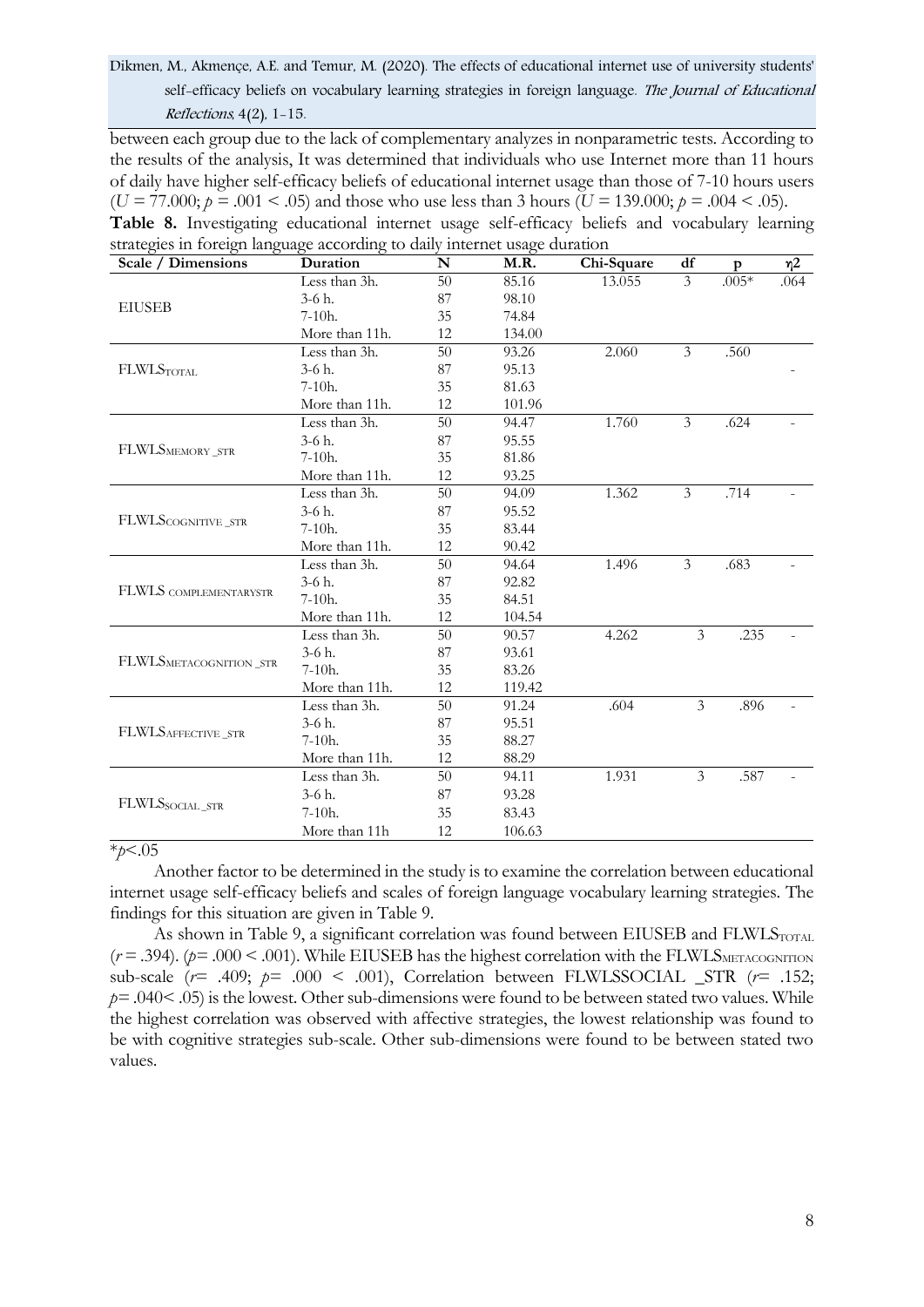Dikmen, M., Akmençe, A.E. and Temur, M. (2020). The effects of educational internet use of university students' self-efficacy beliefs on vocabulary learning strategies in foreign language. The Journal of Educational Reflections, 4(2), 1-15.

**Table 9.** According to internet usage duration, the relationship between educational internet use selfefficacy beliefs and foreign language learning strategies scale and the sub-scales

| Korelasyon                       |     | Pearson (r) |          |
|----------------------------------|-----|-------------|----------|
| EIUSEB * FLWLSTOTAL              | 184 | $.394**$    | $.000**$ |
| EIUSEB * FLWLSMETACOGNITION_STR  | 184 | .409**      | $.000**$ |
| $\rm EIUSEB*FLWLS_{SOCIAL\_STR}$ | 184 | .152*       | $.040*$  |
| FLWLSTOTAL * FLWLSAFFECTIVE STR  | 184 | .790**      | $.000**$ |
| FLWLSTOTALI * FLWLSCOGNITIV STR  | 184 | .716**      | $.000**$ |

*\*\*.*001 Level relationship

In order to explain better the quality of the relationship, it was decided to perform simple linear regression analysis. For simple linear regression analysis to be performed, the distributions must be normal, the relationship between the dependent and the independent variable must be linear and the variables must be continuous. Figure 1 shows the distribution of normality.



**Figure 1**. The distribution of normality.

As seen in the Figure 1, the vocabulary learning strategies in the foreign language are normally distributed. The assumption of normality is ensured. In addition, the Kurtosis and Skewness values indicate whether the data shows normal distribution. In this study, it was observed that Kurtosis value is between [-.022 to .356] and Skewness is [.143 to .179]. It was reported by Tabachnick and Fidell (2007) that skewness and kurtosis values [-.1.5 to 1.5] are accepted as the normality of distribution. The other pre-count of simple linear regression analysis is that there must be a linear relationship between the dependent and independent variable. Scatter plot graph for this case is given in figure 2.



**Figure 2.** Scatter plot chart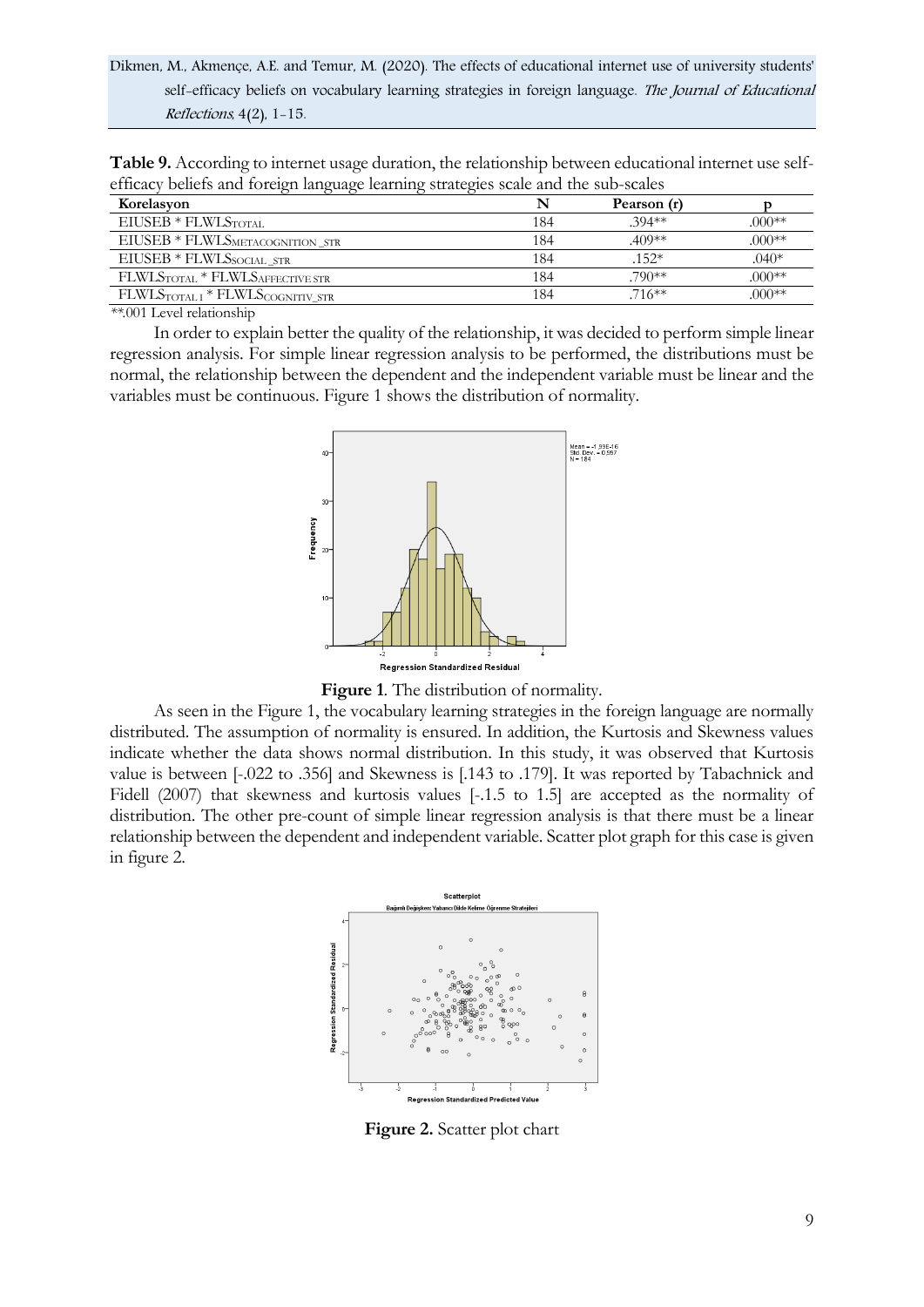Dikmen, M., Akmençe, A.E. and Temur, M. (2020). The effects of educational internet use of university students' self-efficacy beliefs on vocabulary learning strategies in foreign language. The Journal of Educational Reflections, 4(2), 1-15.

When the Figure 2 is examined, a linear positive relationship is observed between the educational internet usage self-efficacy beliefs scale and the word distribution strategies in foreign language. It can be said that the linearity assumption of the regression has been provided.

The regression analysis assumes that the error terms (residual) are independent of each other. The Durbin-Watson coefficient is used to test this assumption. It is tried to be obtained whether the results of the error terms affect each other, in other words, whether there is autocorrelation or not. The Durbin-Watson value ranges from 0 to 4. The Durbin-Watson value was examined in the study and the results are given in the table below. In addition, while it is concluded that the variables were meaningful with the t tests performed in the regression analysis, the whole of the model was analyzed in terms of meaningfully with the F test. Table 10 provides information on all these values.

**Table 10.** The predictive power of educational internet usage self-efficacy beliefs scale on vocabulary learning strategies in foreign language

| Dependent Variable                | Independent Variable         |       |       |       | F      | Model $(p)$ | $\mathbf{R}^2$ |
|-----------------------------------|------------------------------|-------|-------|-------|--------|-------------|----------------|
| Foreign Language                  | Fixed                        | 1.981 | 9.549 | .000  |        |             |                |
| Word Learning                     | Self-Efficacy of Educational | .386  | 5.790 | .000. | 33.525 | .000        | .156           |
| <b>Strategies</b>                 | Internet Usage               |       |       |       |        |             |                |
| $R = .394$ ; Durbin-Watson= 1.736 |                              |       |       |       |        |             |                |

As seen in Table 10, it is seen that the self-efficacy variables of educational internet usage with fixed value according to t tests seem to be significant. (*p*< .001). when examined as a whole model, it was found that educational internet usage self-efficacy beliefs scale was meaningful on vocabulary learning strategies in foreign language. (*F=* 33.525; *p*< .001). When the Durbin-Watson coefficient, which tests the assumption that the error terms are independent of each other, is examined, it can be considered 1.736 is a good value. It was found that educational internet usage self-efficacy beliefs scale accounted for about 16% of the variance of vocabulary learning strategies in foreign language.  $(R^2 = .156)$ .



**Figure 3.** The effect of educational internet usage self-efficacy beliefs on foreign language vocabulary learning strategies

As seen in Figure 3, the educational internet usage self-efficacy beliefs of the students affect the learning strategies of foreign language in foreign language. (ß=0.386).

The last case to be investigated in the research is to determine the sub-dimension which has the strongest effect on vocabulary learning strategies in foreign language. For this reason, it is aimed to determine contribution of each sub-dimension step by step and make analyzes. For this purpose, stepwise method was used in regression analysis. In the step-by-step method, after determining the independent variables that can affect the dependent variable, the independent variables that affect the dependent variable most are selected. Starting from the strongest of the independent variables according to the stated conditions, independent variables which have significant effect on the dependent variable are included in the model. There are 5 models related to this method. These models are shown in Table 11.

As shown in Table 11, 6 independent variables were included in the model through stepwise regression model and 5 different models were formed. In Model 1, the F value is 302,097 and the significance value of .000, in Model 2 the F value is 397,872 and the significance value is .000, in Model 3 the F value is 2468,437 and the significance value is .000. Finally, in Model 5, F value was 2789,566 and significance value was found as .000. According to this, it can be interpreted that there is a significant difference between the averages of the variables and that the model as a whole is meaningful at each level. While it is concluded that the whole of the model is meaningful with the F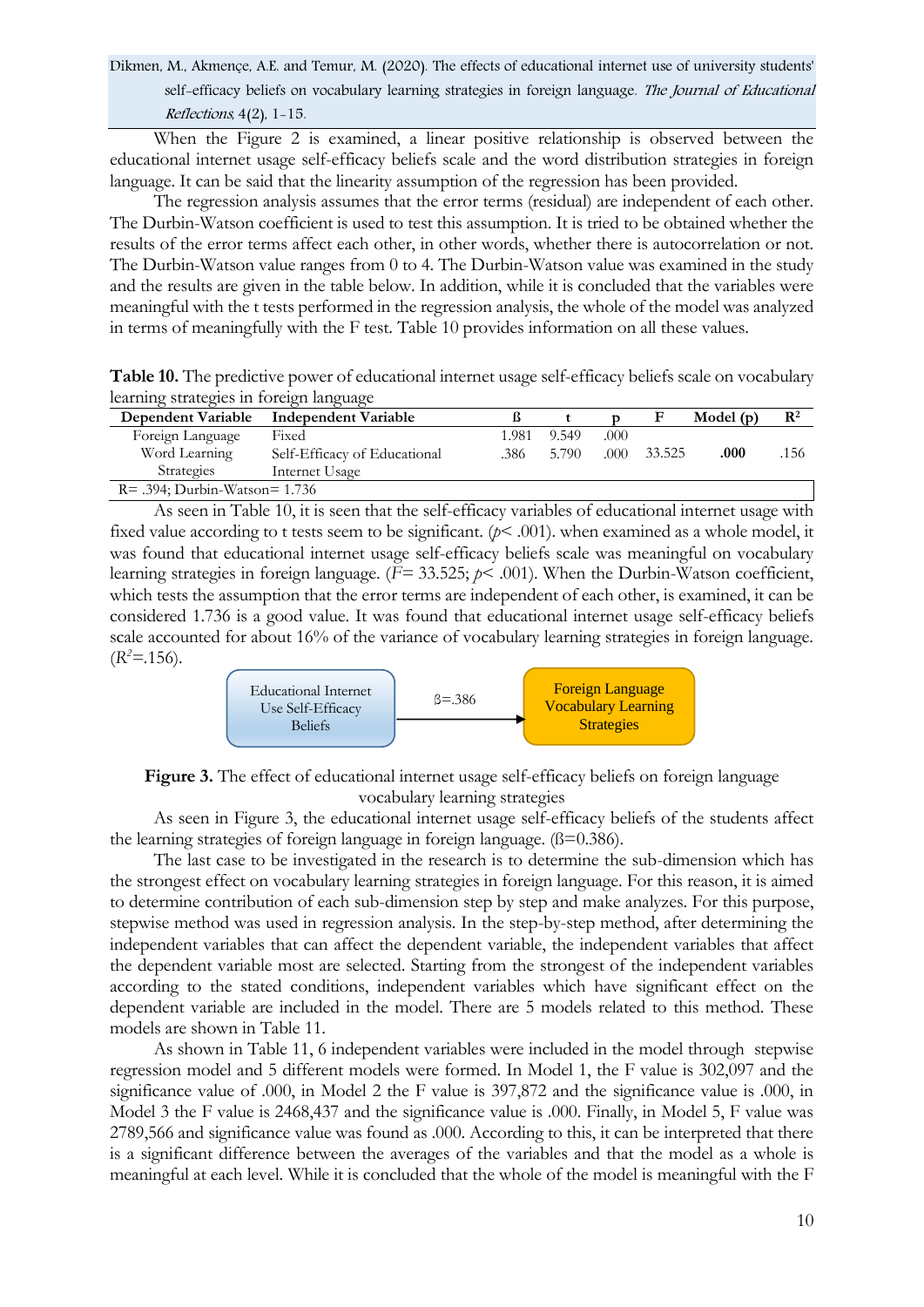test, it is concluded that the variables are meaningful (5% significance level) with the t test. It is seen that each sub-scale has a significant level in the model. In general, in Model 1, the Affective Strategies sub-dimension predicts 63% of the variance of the vocabulary learning strategies in foreign language. In Model 2, Affective Strategies and Complementary Strategies are included in the analysis together. The predictive power of these two sub-scale on vocabulary learning strategies in foreign languages reached 82%. In Model 3, it is seen that the predictive power of Affective Strategies, Complementary Strategies and Social Strategies sub-scale in terms of vocabulary learning strategies in foreign language is 89%. In Model 4, it is seen that the sub-scale of Affective Strategies, Complementary Strategies, Social Strategies and Memory Strategy have %95 predictive power of word learning strategies in foreign language. In Model 5, when all sub-scales are included in the process, it can be seen that they have 99% clarification on vocabulary learning strategies in foreign language. As a result of these 5 models, it is seen that the Sub-scale which has the highest predictive power for word learning strategies in foreign language is Affective Strategies.

| Table 11. Model Structures on the Effect of Sub-dimensions on Learning Attitude towards |  |  |  |
|-----------------------------------------------------------------------------------------|--|--|--|
| Learning Strategies in Foreign Language                                                 |  |  |  |

|         | Independent variable     | ß    | t      | D    | F        | Model $(p)$ | $\mathbf{R}^2$ |
|---------|--------------------------|------|--------|------|----------|-------------|----------------|
| Model 1 | Affective Strategies     | .674 | 17.381 | .000 | 302.097  | .000        | .624           |
| Model 2 | Affective Strategies     | .469 | 15.038 | .000 | 397.872  | .000        | .815           |
|         | Complementary Strategies | .378 | 13.646 | .000 |          |             |                |
| Model 3 | Affective Strategies     | .375 | 14.442 | .000 |          | .000        | .886           |
|         | Complementary Strategies | .296 | 12.828 | .000 | 468.437  |             |                |
|         | Social Strategies        | .216 | 10.666 | .000 |          |             |                |
| Model 4 | Affective Strategies     | .262 | 13.671 | .000 | 827.316  | .000        | .949           |
|         | Complementary Strategies | .219 | 13.366 | .000 |          |             |                |
|         | Social Strategies        | .203 | 14.837 | .000 |          |             |                |
|         | <b>Memory Strategy</b>   | .266 | 14.733 | .000 |          |             |                |
| Model 5 | Affective Strategies     | .233 | 24.307 | .000 |          |             |                |
|         | Complementary Strategies | .160 | 18.809 | .000 |          |             |                |
|         | Social Strategies        | .186 | 27.130 | .000 | 2789.566 | .000        | .994           |
|         | <b>Memory Strategy</b>   | .235 | 25.987 | .000 |          |             |                |
|         | Cognitive Strategy       | .164 | 23.385 | .000 |          |             |                |

### **Results and Discussion**

This research was conducted at İnönü University and examines the effects of educational Internet use self-efficacy beliefs on university students' foreign language vocabulary learning strategies.

No significant difference was found in the strategies of vocabulary learning in foreign languages in terms of memory, cognitive, complementary, metacognitive and social sub-dimensions according to gender but educational internet use self-efficacy beliefs are significantly different in favor of male participants. This conclusion may be a result of men's being more interested in technology than women are. In a similar study, Çetin (2014) found that male teachers have a slightly higher score in terms of computer self-efficacy than female teachers do and that difference is statistically significant. In another study, Kılıç and Coşkun (2010) stated that male teacher candidates have higher educational use skills than female teacher candidates do. This is explained by the fact that there are fewer opportunities for women with technological tools as the result of being a cultural society of Turkey (Azizoğlu & Çetin, 2009). Kuloğlu (2001) found in his study that 80% of internet cafe customers are male and 20% of them are female. Therefore, it can be declared that men are more advantageous than of women because they have access to internet and computer environments even if they have no computers in their homes. In some studies, it is emphasized that women have less confidence in using computers compared to men (Birişci, Metin & Karakaş, 2009; Hakkarainen, 2000; Namlu & Ceyhan, 2002; Mehloff, 2001). In contrast, Selwyn (2008) states that girls use the Internet better than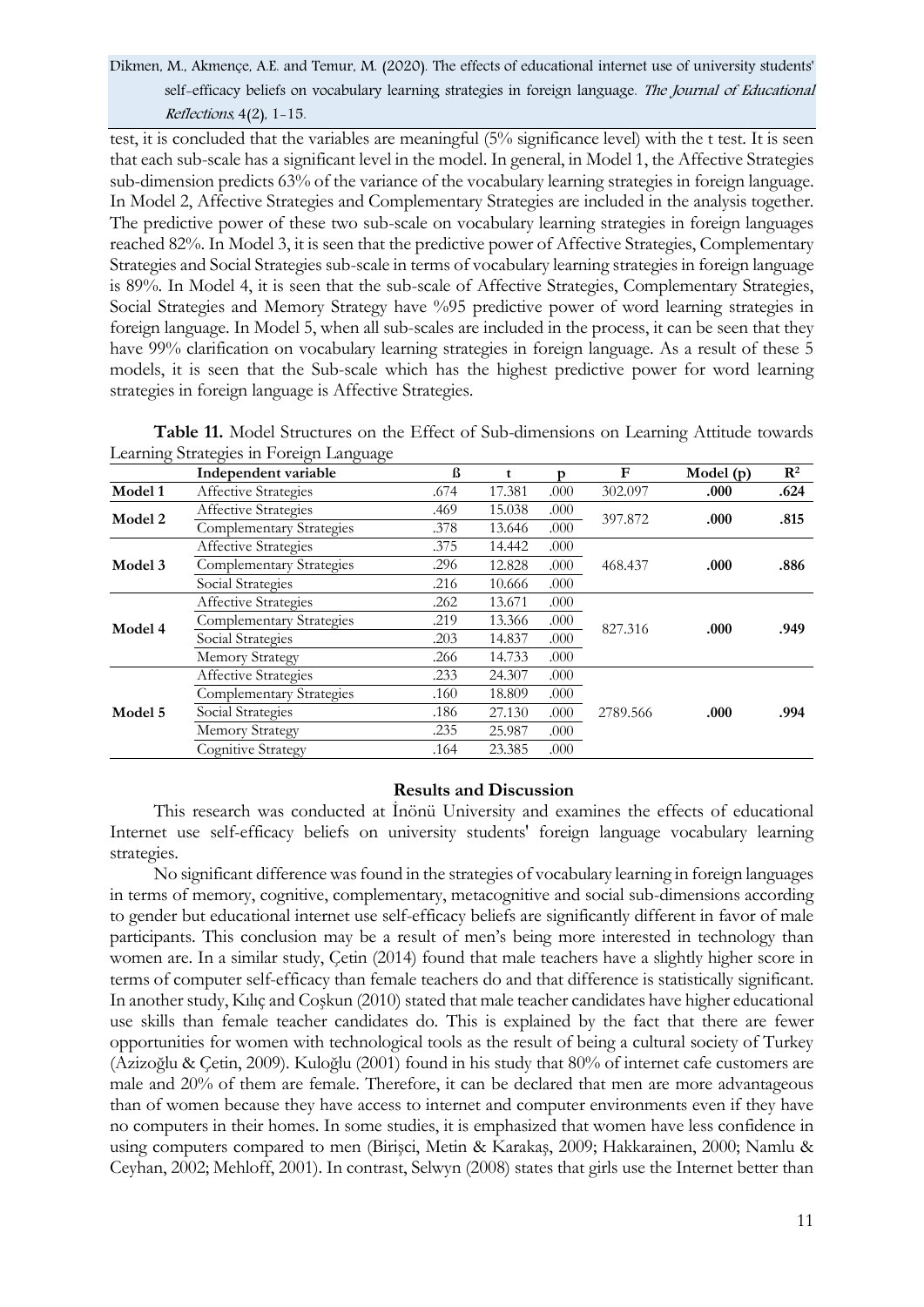men for academic purposes. In some other studies (Tekinarslan, 2011; Tuncer & Tanaş, 2011) it is expressed that the computer self-efficacy belief does not change according to the gender.

It has been determined that educational internet usage self-efficacy beliefs and foreign language vocabulary learning strategies do not significantly differ according to the type of high school which students graduated from. The most important reason for this is that almost all students, regardless of the graduated high school or the graduated faculty, have computer and internet access, and that there is no relationship between having a computer, using internet and their departments. In the related literature, there are studies (Çetin, 2008; Tuncer & Tanas, 2011; Yilmaz et al., 2006) that determine the perceptions of self-efficacy of candidate teachers towards computer do not significantly differ according to type of graduated high school. However, some studies state that Computer Self-efficacy perceptions of students in the Department of Computer Education and Instructional Technology (ICT) differ in favor of computer vocational high schools and general high school graduates (Akkoyunlu & Orhan, 2003).

In the study, there was no significant difference between the age levels of students and the educational internet use self-efficacy beliefs, but it has been found out that there is a significant difference at foreign language vocabulary learning strategies and It was determined that the students who are between the ages of 18 and 20 have higher scores on the vocabulary learning strategies scale than 24 and over years old participants. From this result, it can be said that the individuals who are at the beginning of undergraduate education learn English more effectively and can use the technology more effectively. Contrary to this, Eken argues in his thesis that, there is a significant difference in favor of 23 and older age students compared to the 18, 19 and 20 years old students (Eken, 2017).

It has been found that foreign language vocabulary learning strategies differ significantly in favor of those who have an internet connection, while there is no significant difference in educational internet use self-efficacy beliefs whether they have internet connection in the students' home or on their mobile phones or not. The difference is in favor of those who have access to the Internet at home or on their mobile phones, because they have the advantage of accessing the internet where and when they want. In related literature, there are also examples of the fact that possibility of accessing the internet does not make a meaningful difference. For example, Çetin and Güngör (2014) found that primary school teachers' having internet do not affect their educational internet use selfefficacy beliefs.

There is no significant difference in the educational internet use self-efficacy beliefs according to the having internet connection or in the students' home or mobile phone. However, it has been revealed that there is a significant difference in favor of those who think that ''the vocabulary learning strategies contributes to foreign language learning ''. This difference also shows that individuals using the internet benefit from online vocabulary applications through their mobile phones and computers. Having access to these applications easily which makes learning more enjoyable, and having the freedom to use them at any time can be among the reasons to support this idea.

Another conclusion to be drawn from the study is that there is a significant difference between educational internet use self-efficacy beliefs and students' daily internet usage time. It has been observed that as the individuals' internet usage time increases, the educational internet usage selfefficacy beliefs also increase. This result shows that as many other areas, spending time on a specific field brings to be expertise on that field. Karsten and Roth (1998) found that computer experiences increase the educational internet self-efficacy beliefs. In some studies on teachers and candidate teachers (Ashkar & Umay, 2001; Çetin, 2008; Çetin & Güngör, 2012; Kutluca & Ekici, 2010; Seferoğlu & Akbıyık, 2003) found that there is a significant relationship between the self-efficacy perceptions for the internet and the duration of computer use.

Some relational findings were also obtained in this study. It was found that there is a correlation between the educational internet use self-efficacy and foreign language vocabulary learning strategies, and the educational internet use self-efficacy scale explaines about 16% of foreign language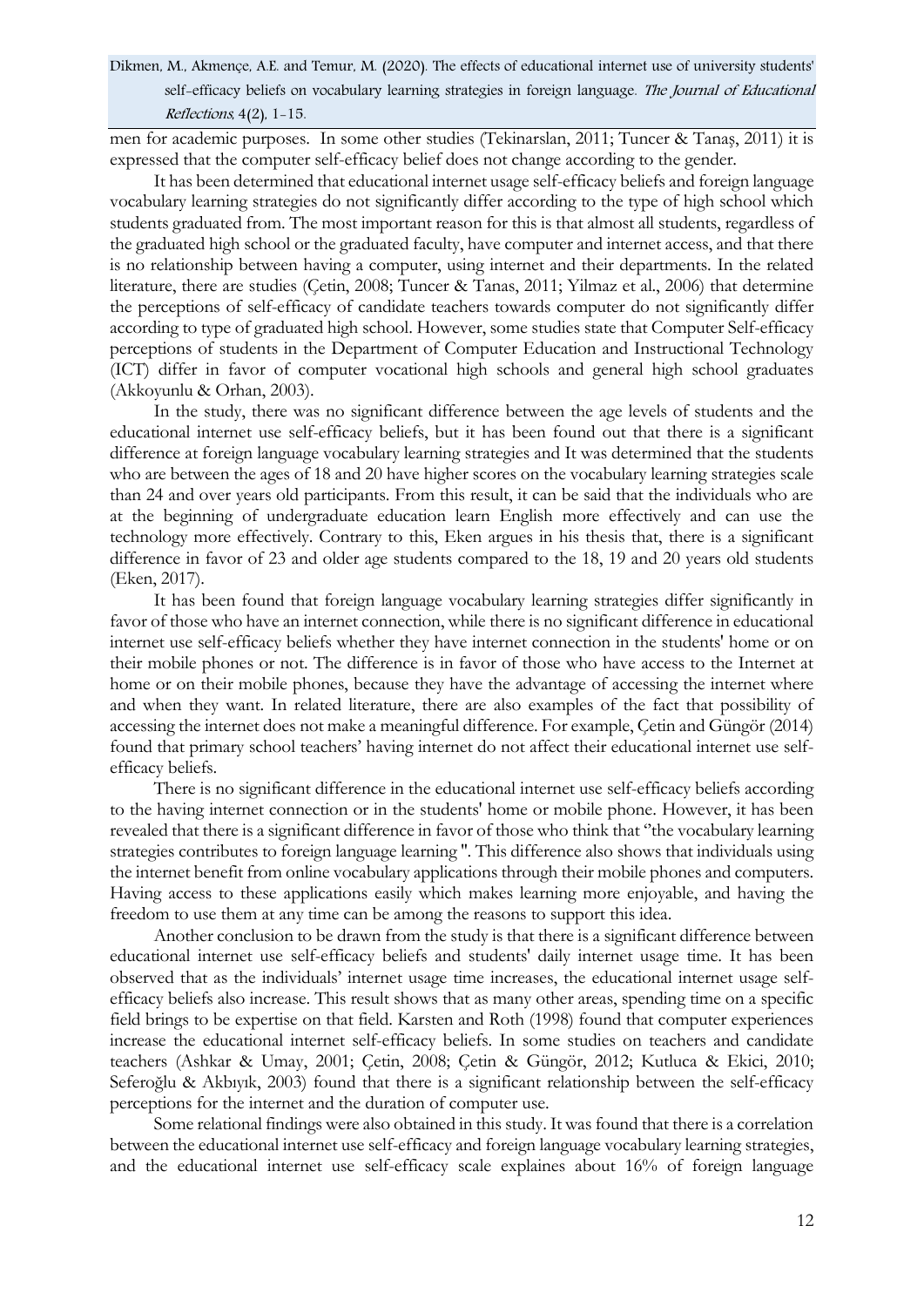vocabulary learning strategies scores. Therefore, it can be said that the use of the internet for educational purposes seems to be an important structure in terms of foreign language vocabulary learning strategies. In other words, the activities to improve the strategies of the foreign language vocabulary learning should include the educational use of the internet. Can (2012) states that the use of technology in terms of foreign language learning increases the motivation of individuals. The study conducted by Ushioda (2011) states that the advantages of internet use are important factor in the continuity of learning motivation, because students can control their own learning process. This study is also supported by the findings of some researches of Petron (2010), Hislope (2008), Wang, Song, Xia and Yan (2009) in that internet programs have contributed to the development of foreign languages thanks to the support of learning autonomy and lifelong learning. Kartal (2005) stated that the link between language teaching and technology is an undeniable fact.

As a result, the diversity of learning activities within the context of individual needs will provide many advantages. Today, the use of the internet in the development of foreign language vocabulary learning strategies is inevitable. When the findings of this research are examined, it can be seen that the use of internet for educational purposes is an important factor in terms of foreign language vocabulary learning strategies. The key issue here is that the internet must be consciously used in the direction of a certain purpose. It has been found that the use of the internet for educational purposes has an important influence on the strategies of vocabulary learning on foreign languages.

The findings of this study provide evidence that educational internet use is an effective variable on foreign language vocabulary learning strategies. Since this research is conducted on a small sample, future studies can examine the relationship between these two variables on different samples.

#### **REFERENCES**

- Akkoyunlu, B. & Orhan, F. (2003). Bilgisayar ve öğretim teknolojileri eğitimi (böte) bölümü öğrencilerinin bilgisayar kullanma öz yeterlik inancı ile demografik özellikleri arasındaki ilişki. *The Turkish Online Journal of Educational Technology*, *2*(3), 1-11.
- Armbruster, B. & Osborn J. (2001). *Put reading first: The research building blocks for teaching children to read.* Jessup, MD: National Institute for Literacy.
- Arslan, M. (2009, June). Türkiye'de yabancı dil edinim sorunu ve yabancı dil olarak Türkçe. *In 1st International Symposium on Sustainable Development* (pp. 9-10).
- Aşkar, P. & Umay, A. (2001). İlköğretim matematik öğretmenliği öğretmen adaylarının bilgisayarla ilgili öz yeterlik algısı. *Hacettepe Üniversitesi Eğitim Fakültesi Dergisi*, 21, 1-8.
- Azizoğlu, N. ve Çetin, G. (2009). 6 ve 7. Sınıf öğrencilerinin öğrenme stilleri, fen dersine yönelik tutumları ve motivasyonları arasındaki ilişki. *Kastamonu Eğitim Dergisi*, 17(1), 171–182.
- Becker, H. J. (1993). Instructional computer use: Findings from a national survey of school and teacher practices. *The Computing Teacher*, *20*(7), 6-7.
- Bennett, C., K. (1996). Schools, technology, and education leadership: A framework for change. *NASSP*, *80*(577), 57-65.
- Butzin, S. (1992). Integrating technology into the classroom: Lessons from the project CHILD experience. *Phi Delta Kappan*, *74*(4), 330-333.
- Büyükahıska, D., & Çebi Kozallık, R. H. (2018). Yabancı dil öğrencilerinin kelime öğrenme stratejileri kullanım sıklıkları. *Electronic Turkish Studies, 13*(19), 307-326.
- Büyüköztürk, Ş., Çokluk, Ö. & Köklü, N. (2012). *Sosyal Bilimler için İstatistik*. Ankara: Pegem Akademi Yayınevi.
- Cafolla, R., & Knee, R. (1999). *Factors limiting technology integration in education: the leadership gap.* Retrieved from http://www.coe.uh.edu/insite/ elec-pub/html1995/152.htm.
- Can, T. (2012). Yabancı dil öğretimi bağlamında öğrenen özerkliğinin sanal öğrenme ortamları yoluyla desteklenmesi. *Hasan Ali Yücel Eğitim Fakültesi Dergisi*, *9*(1), 72-85.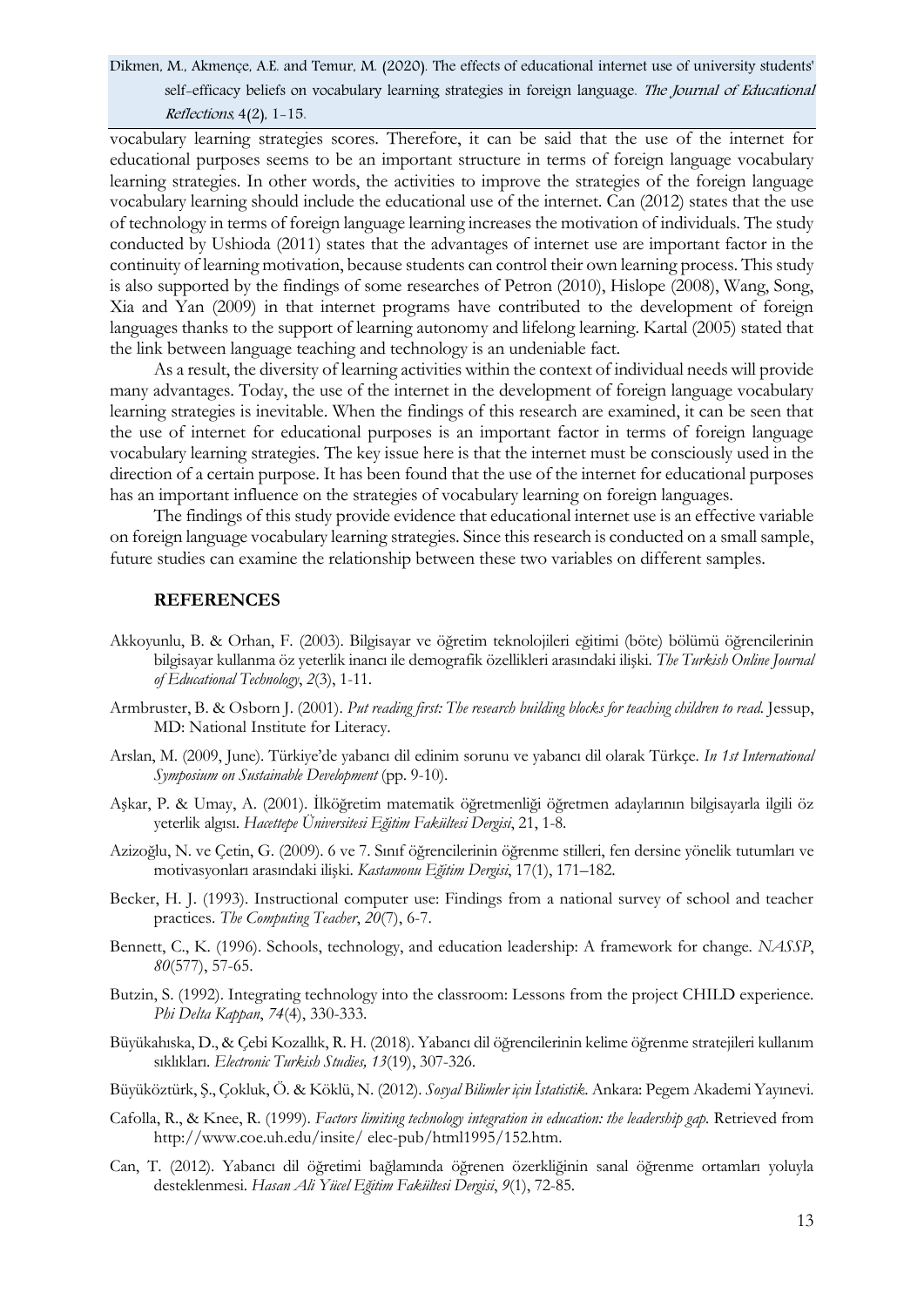- Dikmen, M., Akmençe, A.E. and Temur, M. (2020). The effects of educational internet use of university students' self-efficacy beliefs on vocabulary learning strategies in foreign language. The Journal of Educational Reflections, 4(2), 1-15.
- Çetin, B. (2008). Marmara Üniversitesi sınıf öğretmeni adaylarının bilgisayarla ilgili öz-yeterlik algılarının incelenmesi. *D.Ü.Ziya Gökalp Eğitim Fakültesi Dergisi,* 11,101-114.
- Çetin, O. & Güngör, B. (2014). İlköğretim öğretmenlerinin bilgisayar özyeterlik inançları ve bilgisayar destekli öğretime yönelik tutumları. *On Dokuz Mayıs Eğitim Fakültesi Dergisi*, 33(1), 55-77.
- Çevik, H., Orakcı, Ş., Aktan, O., Toraman,Ç. & Ayçiçek, B. (2018). Ortaokul öğrencilerinin kelime öğrenme stratejilerinin çeşitli değişkenler bakımından incelenmesi. *Abant İzzet Baysal Üniversitesi Eğitim Fakültesi Dergisi, 18* (2), 796-814.
- Chang, C. Y. (2002). *Teacher perceptions of school technology environment as predictors of level of self-reported technology integration*. Unpublished doctoral dissertation, New Mexico State University, Las Cruces, New Mexico.
- Cradler, J. (1999). *Implementing technology in education:Recent findings from research and evaluation studies.* Retrieved from: http://www.education.lanl.gov/RESOURCES/Model\_Nets/team/team\_fwl.html.
- Dogoriti, E., Pange, J., & Anderson, G. S. (2014, July). The use of social networking and learning management systems in English language teaching in higher education. *Campus Wide Information Systems, 31*(4), 254- 263
- Eib, B. J. & Mehlinger, H. D. (1998). Technology in education: From segregation to integration. *The High School Magazine*, 6(1). Retrieved from[: http://nassp.org/publications/hsmag/teched.htm.](http://nassp.org/publications/hsmag/teched.htm)
- Eken, M. (2017). *Üniversite Hazırlık Sınıf Öğrencileri ve Özel Dil Okulu Öğrencilerinin Yabancı Dil Öğrenme Stratejileri ve Öz Düzenleme Becerileri*. Adnan Menderes Üniversitesi, Yüksek lisans tezi.
- Erdamar, G., Demirkan, Ö., Saraçoğlu, G., & Alpan, G. (2017). Lise öğretmenlerinin yaşam boyu öğrenme eğilimleri ve eğitsel internet kullanma öz-yeterlik inançları. *Abant İzzet Baysal Üniversitesi Eğitim Fakültesi Dergisi, 17*(2), 636-657.
- Eyüp, B., & Demirel-Yıldırım, B. (2019). Yabanci dil olarak Türkçe öğrenen öğrencilerin kelime öğrenme stratejileri. *Journal of Social Sciences, 12*(33), 33-50.
- Gliner, J. A., Morgan, G. A. & Leech, N. L. (2015). *Uygulamada araştırma yöntemleri: Desen ve analizi bütünleştiren yaklaşım* (Çev.: Volkan Bayar, Çev. Ed.: Selahattin Turan). Ankara: Nobel yayın dağıtım.
- Gubbi, J., Buyya, R., Marusic, S. & Palaniswami, M. (2013). Internet of Things (IoT): A vision, architectural elements, and future directions. *Future Generation Computer Systems*, 29(7), 1645-1660.
- Gunning, T. G. (1998). *Assessing and correcting reading and writing difficulties.* Boston, MA: Allyn & Bacon. J
- Hislope, K. (2008). Learning in a virtual world. *The International Journal of Learning*, 15, 51-58.
- Holinga, M. J. (1999). Project LINCOL'N. *Learning & Leading with Technology*, 26(7), 54-60.
- Kabaran, H., Altıntaş, S., & Kabaran, G. G. (2016). Öğretmen adaylarının eğitsel internet kullanım öz-yeterlik inançları ile akademik öz-yeterlik inançları arasındaki ilişkinin incelenmesi. *Eğitim Kuram ve Uygulama Araştırmaları Dergisi, 2*(1), 1-11.
- Kahraman, S., Yılmaz, Z. A., Erkol, M., & Yalçın, S. A. (2013). Öğretmen adaylarının eğitsel internet kullanımı öz yeterlik inançlarının incelenmesi. *Elementary Education Online, 12*(4), 1000-1015.
- Karatay, Halit (2007). Kelime Öğretimi. *Gazi Eğitim Fakültesi Dergisi, 27*(1), 141-153.
- Karsten, R. & Roth, M. R. (1998). The Relationship of Computer Experience and Computer Self-Efficacy to Performance in Introductory Computer Literacy Courses. *Journal of Research on Technology Education*, *31*(1), 14-24.
- Kartal, E. (2005). Bilişim-iletisim teknolojileri ve dil öğretim Endüstrisi. *TOJET: The Turkish Online Journal of Educational Technology*, *4*(4), 383-393.
- Kozma, R. B., & Croninger, R. G. (1992). Technology and the fate of at-risk students. *Education and Urban Society*, *24*(4), 440-453.